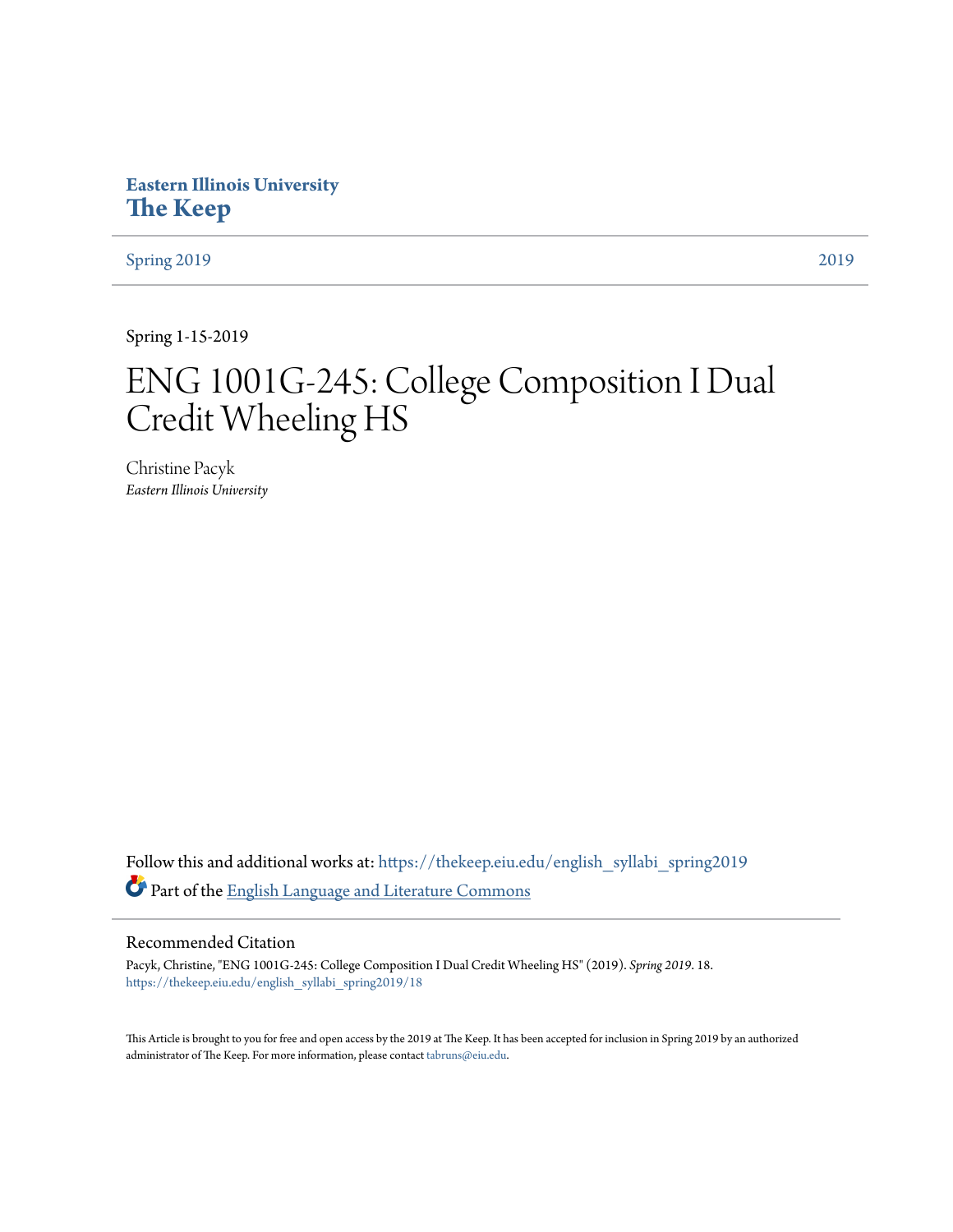

Eastern Illinois University - High School District 214 ENG 1001G Composition and Language / 63290 College Composition Dual Credit - 3 semester hours - Spr'mg 2019



| INSTRUCTORS: Christine Pacyk<br>Laura Wagner             | START DATE: January 8, 2018    |
|----------------------------------------------------------|--------------------------------|
| EMAIL: christine.pacyk@d214.org<br>laura.wagner@d214.org | END DATE: May 3, 2018          |
| PHONE:                                                   | PERIODS AND TIMES:             |
| 847-718-7321 (PACYK)                                     | 2 (8:49 - 9:34) WAGNER         |
| 847-7718-7066 (WAGNER)                                   | Wee4 (10:29 AM - 11:14) PACYK  |
|                                                          | 6 (12:07-12:52) WAGNER         |
|                                                          | 7 (12:56 - 1:41) PACYK         |
|                                                          | 8 (1:45-2:30) WAGNER           |
| MODALITY: face-to-face                                   | LOCATION: WHS Room 147 (PACYK) |
|                                                          | WHS Room 141 (WAGNER)          |

#### SYLLABUS CONTENTS

- **A. Course Description**
- **8. Prerequisite Information**
- **C. Student Learning Outcomes/Competencies**
- D. Course Materials / Textbook
- E. Class Outline and Calendar
- **F. Assignments**
- **G. Student Evaluation and Grading**
- **H. Course Withdrawal Information**
- **L Academic Dishonesty**
- **J. Students with Disabilities and Academic Accommodations**
- **K. Miscellaneous**

# A. COURSE DESCRIPTION

**A course in the reading and writing of expressive, expository, and persuasive essays. Attention is given to effective expression, clear structure, adequate development, and documentation of sources.**  Cl 900R WC

#### B. PREREQUISITE INFORMATION

ENG 1000 or proficiency in basic skills as determined by the English Department. C1 900R Note: A grade of 'C' or better in ENG 1001G, ENG 1002G, and CMN 1310G or in accepted substitutions is a requirement for the Bachelor's degree at Eastern as well as a General Education requirement.

SAT EBRW score of 430 or better.

# C. STUDENT LEARNING OUTCOMES/COMPETENCIES

At the conclusion of the College Composition course, students should be able to

- "develop effective writing processes for producing documents
- produce informative, analytical, evaluative, and persuasive prose
- implement reading processes to evaluate sources

• adapt written texts to suit the text's purpose, audience, genre, rhetorical situation, and discourse community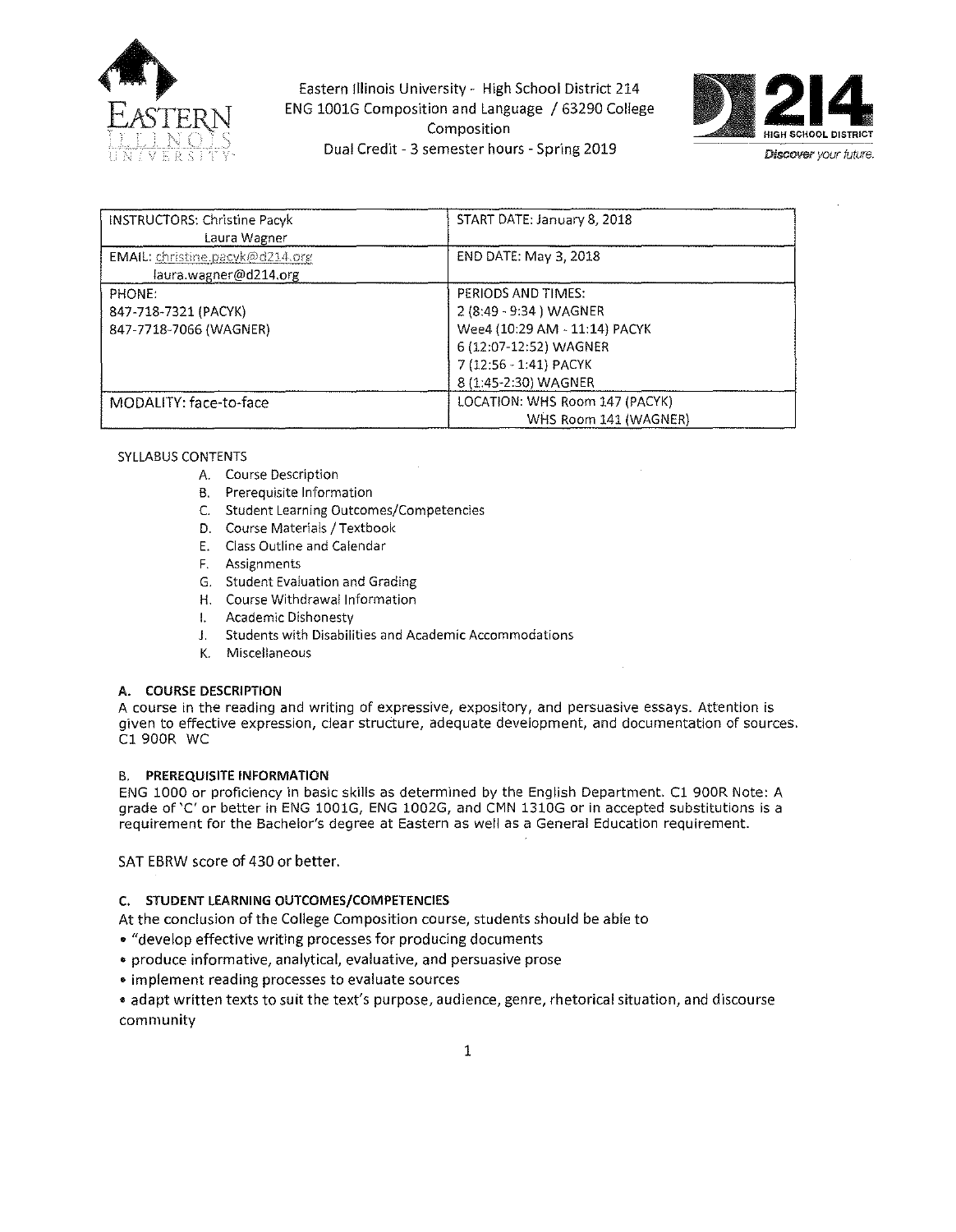

Eastern Illinois University - High School District 214 ENG 1001G Composition and Language / 63290 College Composition Dual Credit - 3 semester hours - Spring 2019



- recognize how to transfer their writing processes, understanding of rhetorical principles, and genre awareness to other writing situations
- •find appropriate sources through secondary research, including the use of academic databases
- integrate sources ethically and appropriately using at least one recognized citation style
- use effective language and delivery skills through speaking opportunities
- present work in edited American English"

# 0. COURSE MATERIALS/ TEXTBOOK

| fiction     | selections from Sudden Flash Youth: 65 Short-short Stories,<br>edited by Christine Perkins-Hazuka, Tom Hazuka, and Mark Budman<br>selected poetry                                                                                                                                                                                                                                                                                                                            |
|-------------|------------------------------------------------------------------------------------------------------------------------------------------------------------------------------------------------------------------------------------------------------------------------------------------------------------------------------------------------------------------------------------------------------------------------------------------------------------------------------|
| non-fiction | "Shitty First Drafts" from Anne Lamott's Bird by Bird: Some Instructions on Writing and Life<br>"Have Smartphones Destroyed a Generation" by Jean M. Twenge<br>"How to Avoid Class Participation" by Karisa Tell<br>"Why We Crave Horror" by Stephen King<br>"Feminist Standpoint Theory" from Encyclopedia of Communications<br>"Lady Gaga and Feminism: A Critical Debate"<br>by Curtis A. Fogel and Andrea Quinian<br>sources from databases and other internet resources |
| media       | film from American Film Industry's Top 100 List<br>additional video clips                                                                                                                                                                                                                                                                                                                                                                                                    |

# E. CLASS OUTLINE AND CALENDAR

| <b>WEEK</b>                                                                                     | <b>TOPICS</b>                                                                                                                    | <b>ASSIGNMENTS AND ACTIVITIES</b>                                                                                                                                                                                                                                                                  |
|-------------------------------------------------------------------------------------------------|----------------------------------------------------------------------------------------------------------------------------------|----------------------------------------------------------------------------------------------------------------------------------------------------------------------------------------------------------------------------------------------------------------------------------------------------|
| WEEK 1<br>$(1/8-1/11)$<br><b>VOICE ESSAY</b>                                                    | apply writing tricks to<br>۰<br>600 word draft to<br>develop voice<br>workshop peers'<br>۰<br>writing                            | • read & annotate examples of voice in "How to Avoid<br>Class Participation"<br>• draft 300-word rough draft imitating "How to Avoid<br>Class Participation"<br>• read & annotate examples of voice in "Why We<br>Crave Horror"<br>• draft 300-word rough draft imitating "Why We Crave<br>Horror" |
| WEEK <sub>2</sub><br>$(1/14-1/18)$<br><b>FINISH VOICE ESSAY &amp;</b><br><b>START NARRATIVE</b> | read, annotate, and<br>analyze short fiction<br>brainstorm and draft<br>$\bullet$<br>narrative writing<br>draft a narrative<br>۰ | • provide complimentary and constructive feedback to<br>peers' writing<br><b>* Due 1/16: VOICE PAPER</b><br><b>•</b> Read best 60 seconds of voice paper aloud<br>Read, annotate, & analyze "Diverging Paths and<br>₩<br>All That"<br>Draft 300-word narrative rough draft on topic<br>€<br>#1     |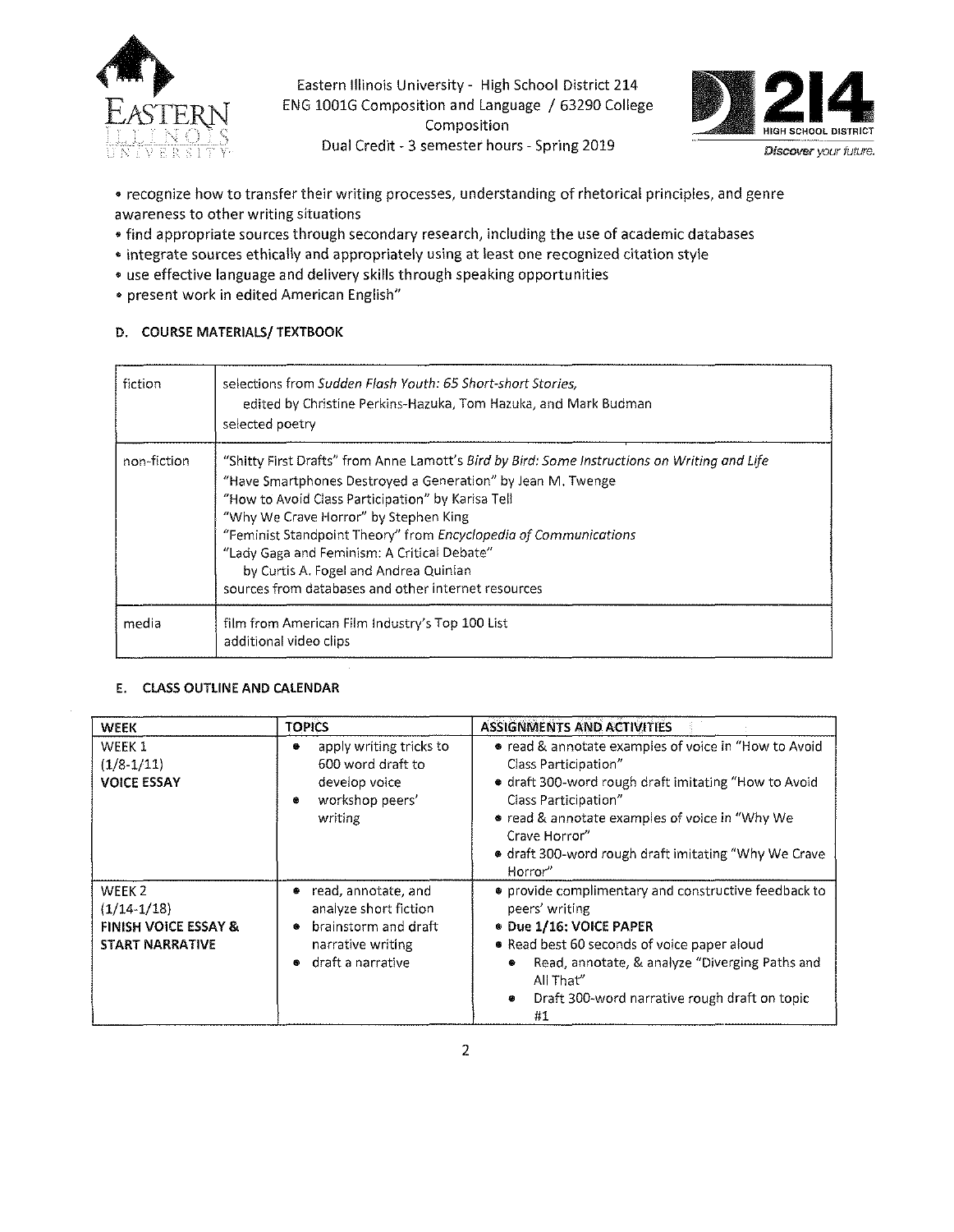

 $\sim$ 

Eastern Illinois University - High School District 214 ENG 1001G Composition and Language / 63290 College Exercity - High School District 214<br> **2008 Composition Composition**<br>
Composition Dual Credit - 3 semester hours - Spring 2019



| WEEK3<br>$(1/21-1/25)$<br><b>NARRATIVE</b>                                                         | • brainstorm and draft<br>narrative writing<br>• revise according to add<br>"narrative tricks"                                                                                                                                                         | Read, annotate, & analyze "The Burden of<br>۰<br>Agatha <sup>"</sup><br>Draft 300-word narrative rough draft on topic<br>۰<br>#2.<br>Read, annotate, & analyze "Trapped"<br>۰<br>Draft 300-word narrative rough draft on topic<br>۰<br>#3                                                 |
|----------------------------------------------------------------------------------------------------|--------------------------------------------------------------------------------------------------------------------------------------------------------------------------------------------------------------------------------------------------------|-------------------------------------------------------------------------------------------------------------------------------------------------------------------------------------------------------------------------------------------------------------------------------------------|
| WEEK4<br>$(1/28-2/1)$<br><b>FINISH NARRATIVE &amp;</b><br><b>START SOUNDTRACK OF</b><br>LIFE ESSAY | • brainstorm and draft<br>narrative writing<br>• revise according to add<br>"narrative tricks"<br>• draft thesis and<br>contentions                                                                                                                    | • provide complimentary and constructive feedback<br>during writing workshop<br>· DUE 1/30: NARRATIVE<br>* Read best 60 seconds of narrative paper aloud<br>choose favorite song and develop arguments<br>(thesis and contentions)                                                        |
| WEEK <sub>5</sub><br>$(2/4 - 2/8)$<br><b>SOUNDTRACK OF LIFE</b><br><b>ESSAY</b>                    | · draft contextual lead-ins<br>into quotes<br>· analyze evidence<br>• properly cite outside<br>evidence<br>· draft intro<br>· draft conclusion with a<br>"so what?"<br>• provide feedback to<br>peers<br>● revise essay to meet<br>rubric requirements | draft contextual lead-ins to evidence<br>۰<br><b>e</b> draft analysis of evidence<br>draft an engaging introduction with a<br>۰<br>researched quote about the general importance<br>of music<br>draft conclusion with a so "what"<br>۰<br>DUE 2/8: SOUNDTRACK OF MY LIFE PAPER            |
| WEEK 6<br>$(2/11-2/15)$<br>SUMMARY-ANALYSIS-<br><b>RESPONSE ESSAY</b>                              | · Practice summarizing,<br>analyzing, and<br>responding to a<br>controversial topic<br>• write an introductions<br>and conclusions<br>· revise summary-analysis-<br>response paper to meet<br>requirements                                             | Read, annotate, and analyze "Have Smartphones<br>Destroyed a Generation?"<br>• Summarize article in one body paragraph<br>. Analyze content of article in 2nd body paragraph<br>* Respond to article in one body paragraph<br>draft introduction and conclusion<br>٠<br>revise paper<br>۰ |
| WEEK 7<br>$(2/18 - 2/22)$<br><b>MEMOIR</b>                                                         | · read, annotate, and<br>analyze memoir excerpts<br><b>•</b> brainstorm and draft<br>narrative writing<br>● draft a memoir                                                                                                                             | DUE 2/19: SUMMARY-ANALYSIS-RESPONSE<br>۰<br><b>PAPER</b><br>Read, annotate, & analyze excerpts from<br>memoirs<br>Draft 300-word rough draft of family excavation<br>۰<br>Draft 300-word rough draft of self-excavation<br>۶                                                              |
| WEEK <sub>8</sub><br>$(2/25-3/1)$<br><b>MEMOIR</b>                                                 | · draft a memoir<br>· provide feedback to<br>peers                                                                                                                                                                                                     | Draft 300-word rough draft of society<br>۰<br>excavation<br>provide complimentary and constructive<br>feedback during writing workshop<br>DUE 3/1: MEMOIR                                                                                                                                 |

 $\epsilon$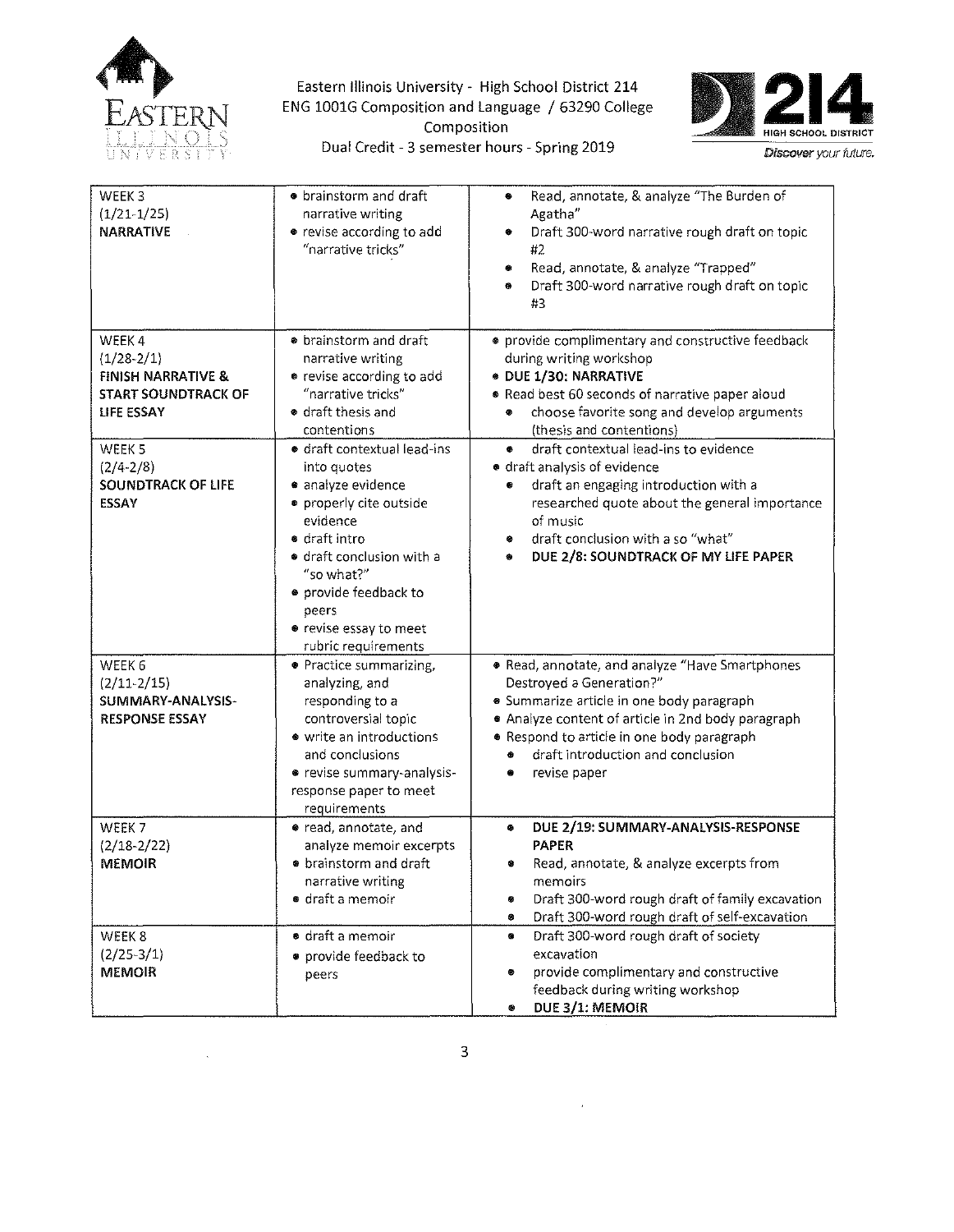

Eastern Illinois University - High School District 214 ENG 1001G Composition and Language / 63290 College ersity - High School District 214<br>Ion and Language / 63290 College<br>Composition Dual Credit - 3 semester hours - Spring 2019



| WEEK <sub>9</sub><br>$(3/4 - 3/8)$<br><b>MEDIA STANDPOINT</b><br><b>SYNTHESIS ANALYSIS</b> | • understand and apply<br>Feminist Standpoint<br>Theory to media<br>• select a paper topic                                                                                                               | * read, annotate, and analyze "Feminist Standpoint<br>Theory"<br>· view and analyze Lady Gaga's "Paparazzi" video<br>using Standpoint Theory                                                                                                                                                          |  |
|--------------------------------------------------------------------------------------------|----------------------------------------------------------------------------------------------------------------------------------------------------------------------------------------------------------|-------------------------------------------------------------------------------------------------------------------------------------------------------------------------------------------------------------------------------------------------------------------------------------------------------|--|
| <b>WEEK 10</b><br>$(3/11-3/15)$<br><b>MEDIA STANDPOINT</b><br><b>SYNTHESIS ANALYSIS</b>    | · take notes using<br>double-entry notes<br>· read, annotate and<br>analyze essays<br>• students get paper topics<br>approved                                                                            | · read, annotate, and analyze "Lady Gaga and<br>Feminism: A Critical Debate"<br>• practice synthesis analysis with Lady Gaga's<br>"Paparazzi<br>· read, annotate, and analyze "A 36-24-36 Cerebrum:<br>Productivity, Gender, and Video Game Advertising"<br>• analyze author's thesis and contentions |  |
| WEEK 11<br>$(3/18-3/22)$<br>MEDIA STANDPOINT<br><b>SYNTHESIS ANALYSIS</b>                  | analyze media of choice<br>using Standpoint Theory<br>· take double-entry notes<br>· find peer-reviewed<br>articles to help support<br>vour contentions                                                  | · complete 20 double-entry notes on chosen media<br>• find three peer reviewed articles<br>· take double-entry notes on articles                                                                                                                                                                      |  |
|                                                                                            | <b>Spring Break</b>                                                                                                                                                                                      |                                                                                                                                                                                                                                                                                                       |  |
| WEEK 12<br>$(4/1 - 4/5)$<br><b>MEDIA STANDPOINT</b><br><b>SYNTHESIS ANALYSIS</b>           | • take notes on outside<br>research<br>• draft thesis and<br>contentions<br>· begin drafting body of<br>essay (choose specific &<br>synthesized evidence,<br>analyze evidence, etc.)<br>· workshop draft | · complete 10 double-entry notes for article #1<br>• complete 10 double-entry notes for article #2<br>• draft thesis and contentions<br>· draft 600 words<br>• workshop draft for specific & synthesized evidence<br>· workshop draft for analysis, transitions, and<br>development                   |  |
| <b>WEEK 13</b><br>$(4/8 - 4/12)$<br><b>MEDIA STANDPOINT</b><br>SYNTHESIS ANALYSIS          | • peer revision                                                                                                                                                                                          | <b>Complete draft of Media Standpoint Theory Essay</b><br>• peer edit essay<br>· Due 4/11: MEDIA STANDPOINT THEORY ESSAY                                                                                                                                                                              |  |
| <b>WEEK 14</b><br>$(4/15 - 4/19)$<br>FILM REVIEW                                           | · understand the<br>components of a film<br>review<br>• analyze a brief film for<br>review                                                                                                               | · locate, read, annotate and analyze a professionally<br>written movie review<br>• view "The Present" short animated film<br>· with a partner, write a brief film review for "The<br>Present"                                                                                                         |  |
| WEEK 15<br>$(4/22 - 4/26)$<br>FILM REVIEW                                                  | · view and analyze a film<br>· draft film review to meet<br>rubric requirements                                                                                                                          | · view film selected from American Film Industry's<br>Top 100 List<br>· analyze film<br>· FINAL FILM REVIEW DUE APRIL 26TH                                                                                                                                                                            |  |

 $\bar{\mathcal{L}}$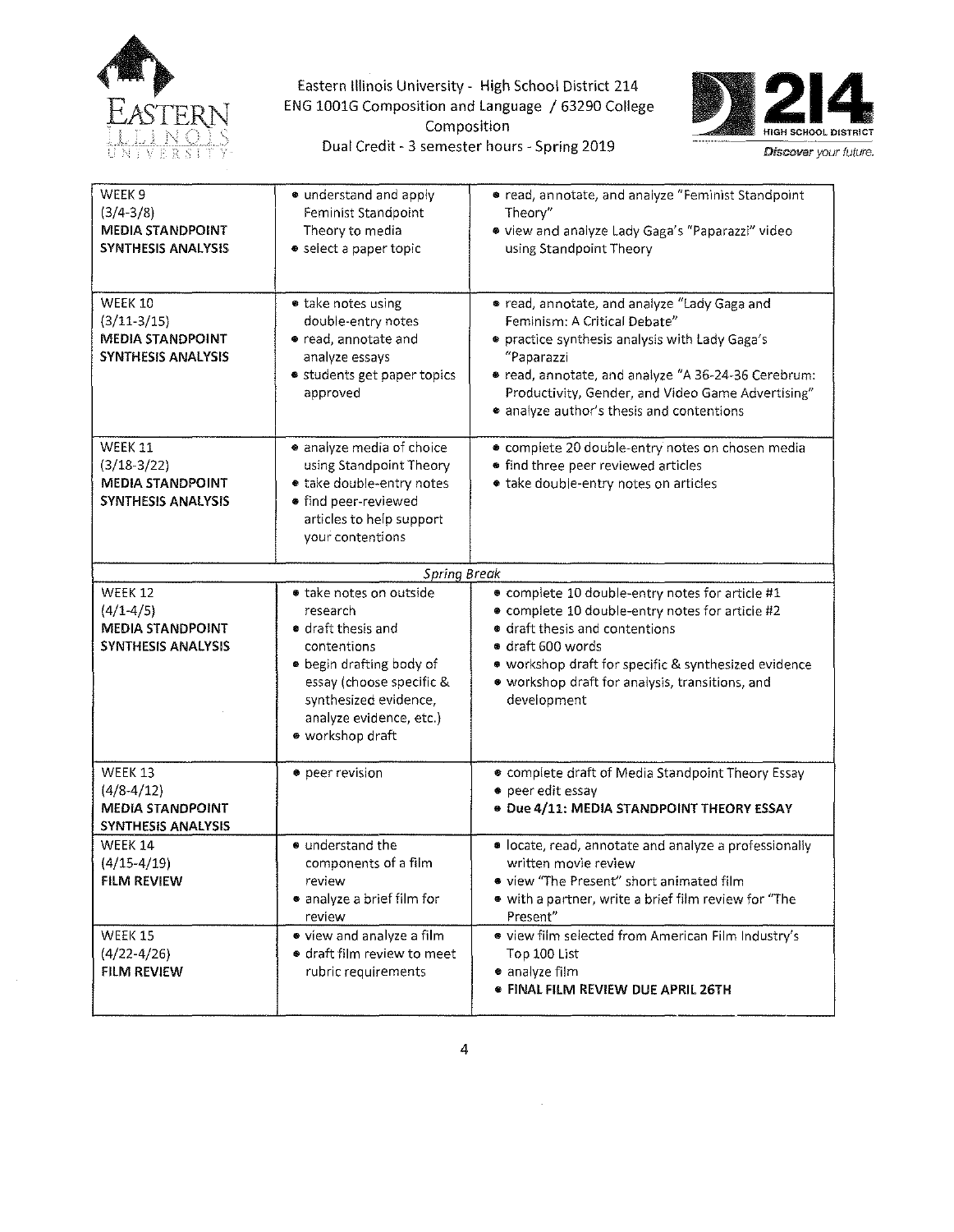

Eastern Illinois University - High School District 214 ENG 1001G Composition and Language / 63290 College Composition Dual Credit - 3 semester hours - Spring 2019



| WEEK 16<br>$(4/29-5/3)$<br>REFLECTIVE FINAL      | • Evaluate peers' film<br>reviews using rubric<br>● Begin poetry unit | • REFLECTIVE FINAL MAY 2ND<br><b>.</b> Begin Poetry Unit<br>• Draft Poem #1 (Food)                                                 |
|--------------------------------------------------|-----------------------------------------------------------------------|------------------------------------------------------------------------------------------------------------------------------------|
| WEEK 17<br>$(5/6-5/10)$<br>POETRY PORTFOLIO      | • Analyze, draft and revise<br>poems                                  | <b>Draft poem #2 (Parent Portrait)</b><br>• Draft poem #3 (inspired by Mary Oliver)<br>• Draft poem #4 (inspired by C.K. Williams) |
| WEEK 18<br>$(5/11-5/17)$<br>POETRY PORTFOLIO     | • Analyze, draft and revise<br>poems                                  | • Draft poem #5 (erasure poem)<br>. DUE MAY 17th: POETRY PORTFOLIO AND CIRCUS<br>LITERARY MAGAZINE SUBMISSIONS                     |
| WEEK 19<br>$(5/20-5/24)$<br><b>SENIOR FINALS</b> |                                                                       | View Stranger Than Fiction                                                                                                         |

#### F. ASSIGNMENTS

Assignments are due in Schoology by 8 a.m. Late work is not acceptable for a college class. Late minor assignments will not be accepted. For the major papers required for passing the course, a late paper or presentation is 50% off the first day late and then receives a zero after that (even though completion is still required for passing the course). Whether or not you have an excused absence, you need to turn in major papers and presentations on their due date by the start of class. Post them to Schoology or have a friend or family member drop them off in my mailbox in the English office (140) or main office.

Since this is a composition class, you must turn in every single major paper/project in order to pass this course. Even if the rest of your papers/projects are submitted, you will not pass the class.

Four years of English are required for graduation, so most of you need to pass this course in order to graduate on time.

# G. STUDENT EVALUATION AND GRADING

Students who enroll in this dual credit course will receive a grade on both a High School District 214 and Eastern transcript. Policies related to these grades are outlined below.

Course grades will be determined according to the following categories:

| Category                                                                            | Percentage                                       |
|-------------------------------------------------------------------------------------|--------------------------------------------------|
| Participation: Discussion, Collaborative Activities, Peer Review                    | 5%                                               |
| Pre-Writing, Writing-to-Learn Assignments, Journals,<br>Metacognitive Prompts, etc. | 5%                                               |
| Speaking-Intensive Assignments                                                      | 10%                                              |
| Major Writing Projects                                                              | 80%                                              |
| Final Exam                                                                          | 10% (calculated<br>after required<br>coursework) |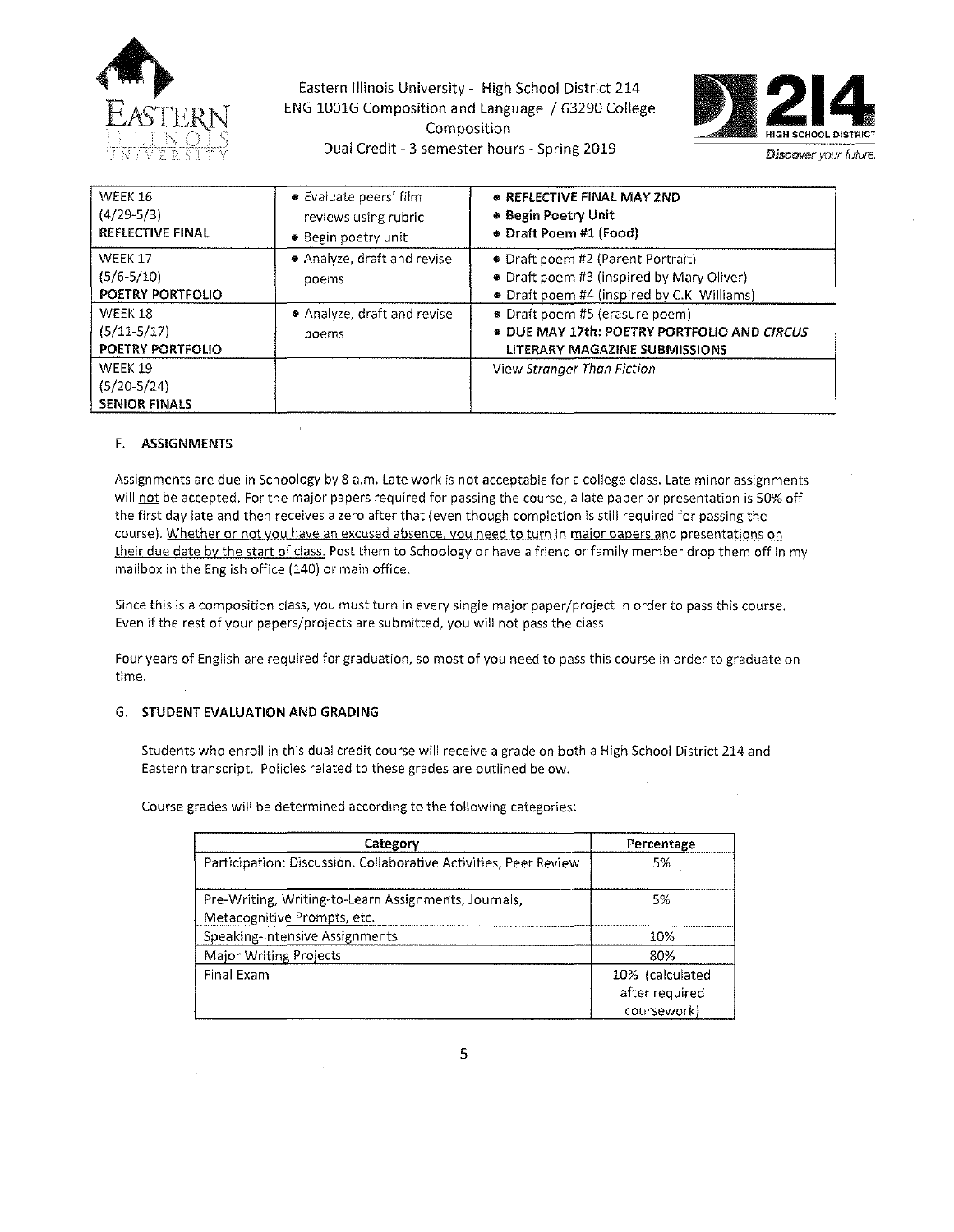

Eastern Illinois University- High School District 214 ENG lOOlG Composition and Language / 63290 College Composition Dual Credit - 3 semester hours - Spring 2019



The course will use the following grading scale: A= 90-100%  $B = 80 - 89%$  $C = 70 - 79\%$  $D = 60 - 69%$  $F = 0.59%$ DOES NOT EARN COLLEGE CREDIT! DOES NOT EARN COLLEGE CREDIT!

#### Missed or late exams. quizzes. and assignments [High School District 214 Board Policy 6:290 APJ

*A student, whose absence is authorized, unauthorized, or an excused absence will be permitted to make up the work missed. Credit given for such work will be appropriate to the nature of the work missed and to the quality of the make-up work. The teacher will establish reasonable time limits for its completion.* 

Because this is a college class, I will not round up. A 69.9% is a non-college-credit bearing "D." A 59.9% is a failing "F." In order to earn a 59.9%, a student as made *multiple* poor decisions. Don't put yourself in this situation. Nobody should be earning a "D."

# **Participation**

Students' goal should be to verbally participate at least once every day. Participation is an expectation in college classes and part of the grade. An actively engaged student who is interested in growing as a writer will share thoughtful insights about readings and specific feedback on classmates' drafts.

#### DUAL CREDIT FINANCIAL AID IMPLICATION

Students whose dual credit grades fall below a "C" or receive a "W" could be in danger or impacting their future Financial Aid eligibility as dual credit grades affect college GPA and calculation of completed/non-completed courses.

#### H. COURSE WITHDRAWAL INFORMATION

Students are subject to both the Eastern Illinois University and High School District 214 withdrawal policies, each independently impacting grades awarded by each institution.

#### A student wanting to withdraw from a dual credit course should contact his/her High School District 214 counselor.

Students dual credit enrollment is also subject to the college's enrollment and withdrawal policies. Students who withdraw from courses after designated drop period may risk receiving a 'W' or 'F' on college transcript.

Eastern Illinois Universitv Withdrawal Policv

| $\mid$ Last day to drop class with no repercussions. After this date a 'W' arade will be | January 18,    |
|------------------------------------------------------------------------------------------|----------------|
| assianed.                                                                                | 2019           |
| Last day to withdraw from class and receive 'W' on transcript                            | March 22, 2019 |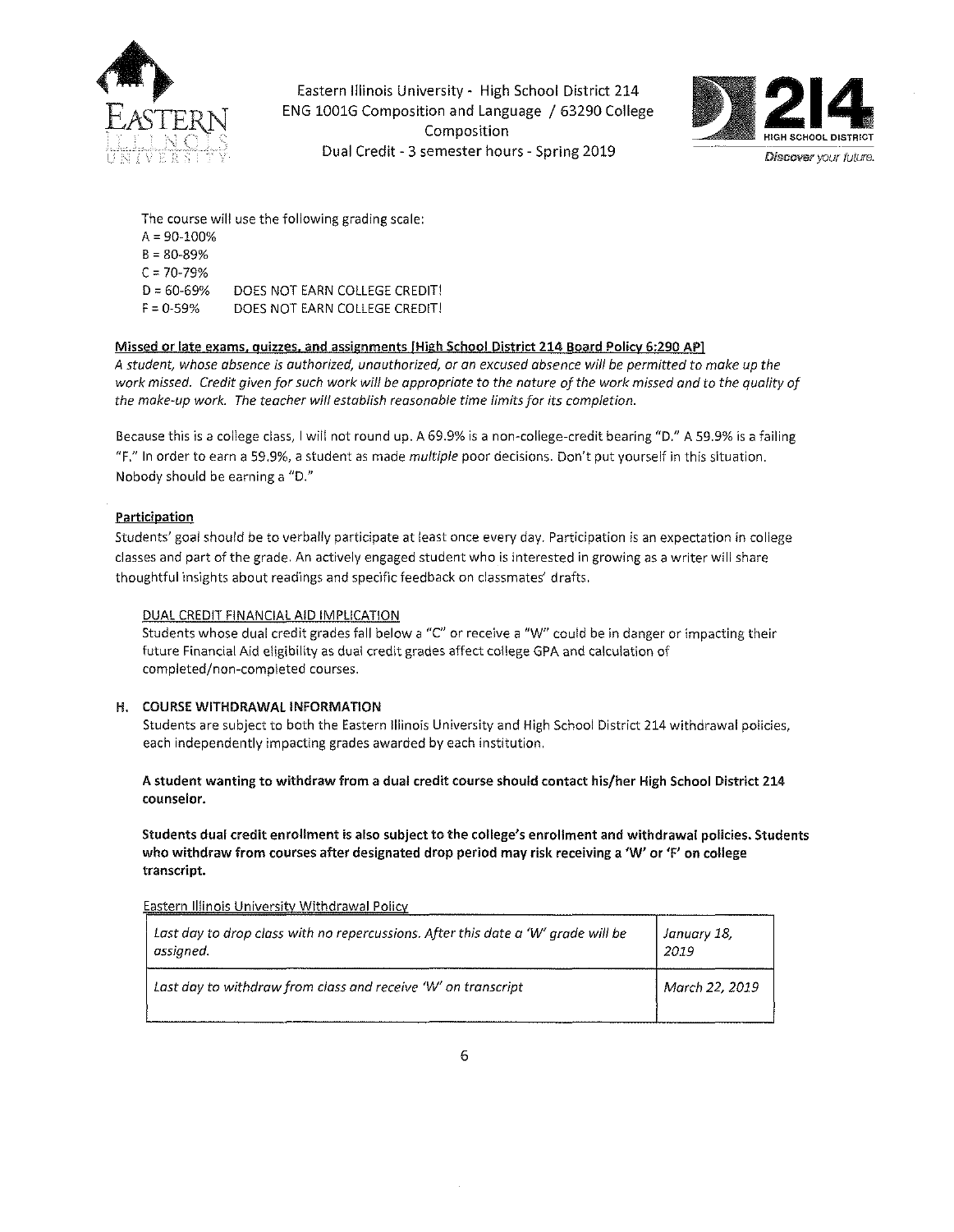

Eastern Illinois University- High School District 214 ENG 1001G Composition and Language / 63290 College Composition Dual Credit - 3 semester hours - Spring 2019



#### Dual Credit Financial Aid Implications

Students whose dual credit grades fall below a "C" or receive a "W" could be in danger or impacting their future Financial Aid eligibility as dual credit grades affect college GPA and calculation of completed/non-completed courses.

#### I. ACADEMIC DISHONESTY

Students are subject to both the Eastern Illinois University and High School District 214 academic integrity and honesty policies. Each may impact the academic activities at each institution.

#### Eastern Illinois University Student Code of Conduct/Academic Integrity:

This class will operate according to the Student Code of Conduct for EIU that can be found on the University's website ... http://www.eiu.edu/-judicial/studentconductcode.php. Strict adherence to this policy will be expected at all times without exception. Violators of this policy will be subject to appropriate disciplinary actions.

Plagiarism is the act of passing off another person's work as your own (This could mean copying someone else's homework; copying and pasting a sentence, paragraph, or paper from the internet; etc.). More than three words in a row need to be quoted and cited.

Plagiarism is a serious offense and will result in an automatic zero for all parties involved (both the person who copied and the person who allowed his work to be copied) and possibly failure of the course. This incident wiH be documented, and your parents will be notified. Because this is a college course, any incident of plagiarism will be reported to Eastern and could impact your admittance to any college or university.

#### J. STUDENTS WITH DISABILITIES AND ACADEMIC ACCOMMODATIONS (High School District 214 Board Policy 6:120)

*The District shalf provide a free appropriate public education in the least restrictive environment and necessary related services to all children with disabilities enrolled in the District, as required by the Individuals With Disabilities Education Act (IDEA) and implementing provisions of the School Code, Section 504 of the Rehobilitation Act of 1973, ond the Americans With Disabilities Act. The term "children with disabilities," as used in this policy, means children between ages 3 and 21 (inclusive) for whom it is determined, through definitions and procedures described in the Illinois State Board of Education's Special Education rules, that special education services are needed. It is the intent of the District to ensure that students who are disabled within the definition of Section 504 of the Rehabilitotion Act of 1973 are identified, evaluated, and provided*  with appropriate educational services. Students may be disabled within the meaning of Section 504 of the *Rehabilitation Act even though they do not require services pursuant to the IDEA.* 

For students eligible for services under IDEA, the District shall follow procedures for identification, evaluation, *placement, and delivery of services to children with disabilities provided in the Illinois State Board of Education's Special Education rules. For those students who are not eligible for services under IDEA, but, because of disability as defined by Section 504 of* the *Rehabilitotion* Act *of 1973, need or are believed* to *need special instruction or related services, the District shall establish and implement a system of procedural*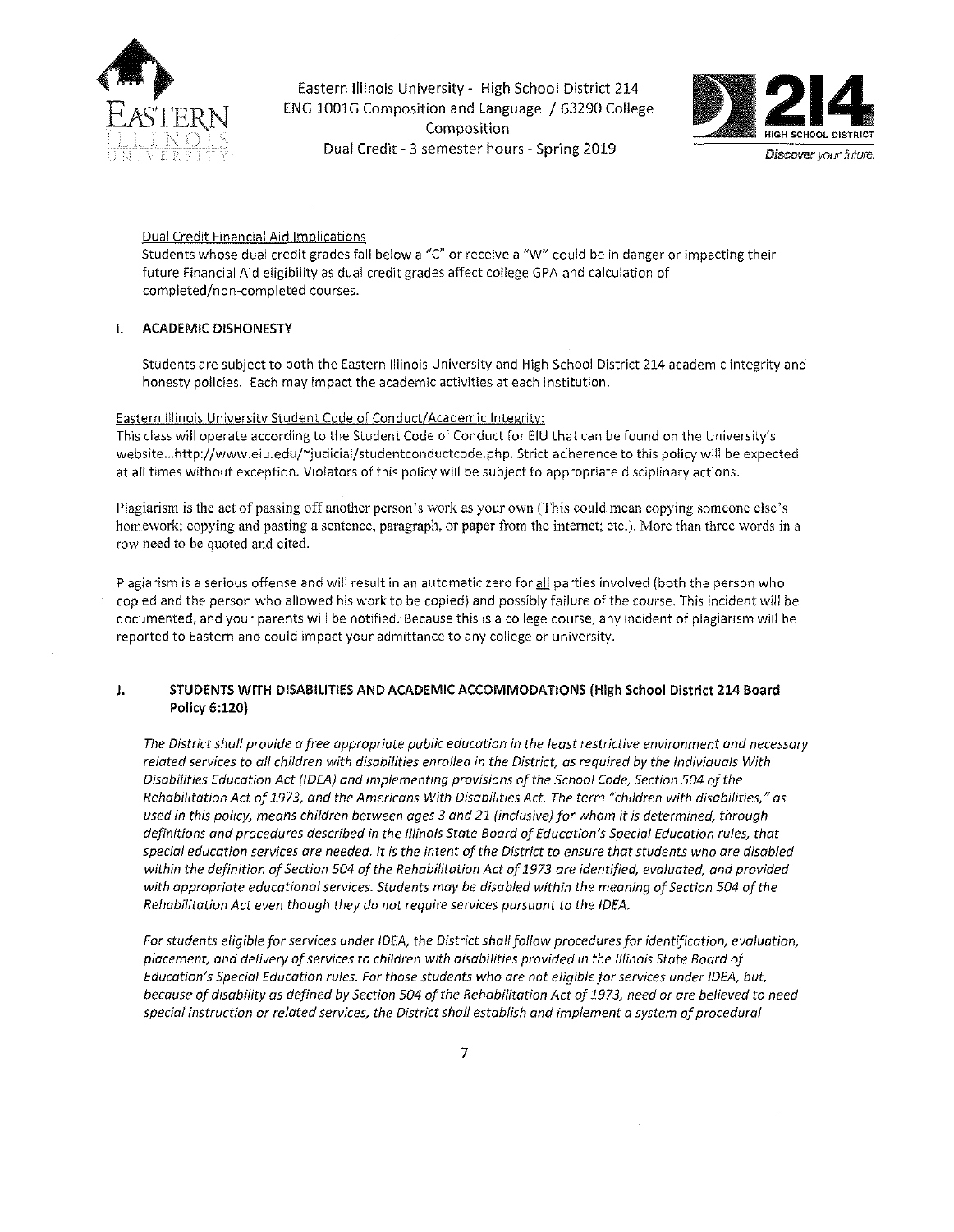

Eastern Illinois University- High School District 214 ENG 1001G Composition and Language / 63290 College Composition Dual Credit - 3 semester hours - Spring 2019 Discover your future.



*safeguards. The safeguards shall cover students' identification, evaluation, and educational placement. This system shall include notice, an opportunity for the student's parent(s)/guardian(s) to examine relevant records, an impartial hearing with opportunity for participation by the student's parent(s)/guardian(s), and representation by counsel, and a review procedure.* 

*The District may maintain membership in one or more cooperative associations of school districts that shall assist the School District in fulfilling its obligations to the District's disabled students.* 

#### K. MISCELLANEOUS

| Manage your time to<br>allow yourself to<br>complete quality work. | College courses are difficult. English courses are no different. Please understand the<br>amount of work you must invest for the grade you wish to receive. You are very<br>intelligent and can produce high quality work. The question is whether you will allow<br>yourself to achieve your best. Your success in this class ultimately comes down to<br>time management.                                                                                       |
|--------------------------------------------------------------------|-------------------------------------------------------------------------------------------------------------------------------------------------------------------------------------------------------------------------------------------------------------------------------------------------------------------------------------------------------------------------------------------------------------------------------------------------------------------|
| Be an active learner.                                              | Don't be a slug waiting passively for the teacher to give you information. You will<br>learn more and enjoy the class more if you are an active learner. Participate actively<br>every day. Read all of the reading assignments with the purpose coming to class with<br>thoughtful insights to share. Looking at every word on the page and actually thinking<br>about the deeper meaning and connections of what you read are two very different<br>activities. |
| Take initiative.                                                   | If you don't understand an assignment or concept in class, you should ask questions<br>in or outside of class (before school, during my free periods, after school, or via<br>email) before it evolves into a bigger issue.                                                                                                                                                                                                                                       |
|                                                                    | Please know that I check email during the school day. While you can certainly email<br>me in the evenings or on weekends, just know that I won't see it until the next school<br>day. If there is a homework question you need a quick answer to, please review the<br>calendar and assignment sheet, then text, email, or call a couple classmates.                                                                                                              |
|                                                                    | If you are absent, it is your responsibility to find out what you missed (in addition to<br>reviewing the weekly calendar, calling a friend, emailing me, or talking to me before<br>class the next day).                                                                                                                                                                                                                                                         |
|                                                                    | I take the time to put grades in Infinite Campus so you can monitor your grades at<br>least once a week. It is my personal goal to post minor assignments within the week<br>and larger assignments in two-four weeks. If you are earning a grade lower than the<br>one you want, take the initiative to ask questions immediately after a particular<br>assignment or assessment so you know what to improve on for next time.                                   |

#### COURSE SECRETS TO SUCCESS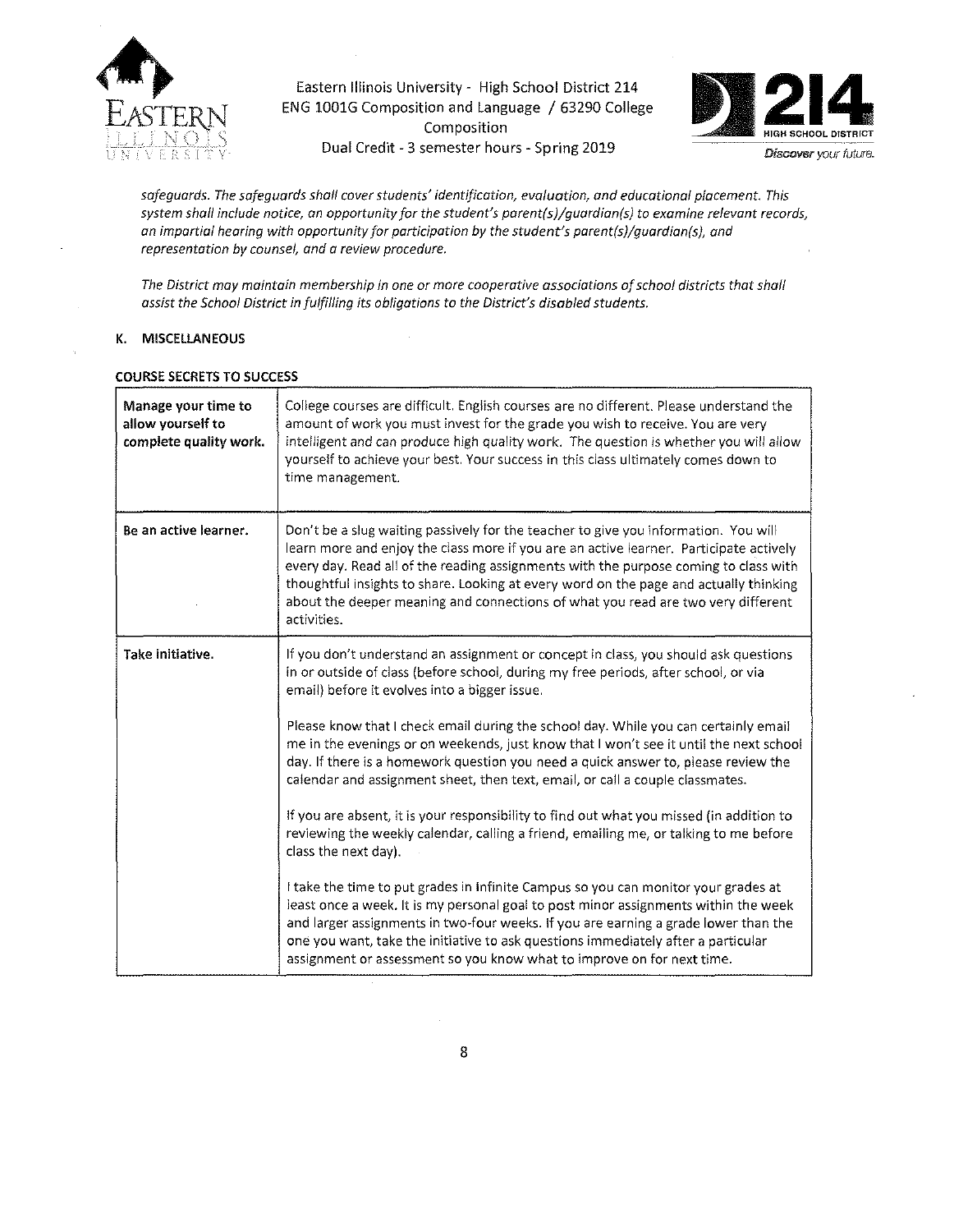

Eastern Illinois University- High School District 214 ENG 1001G Composition and Language / 63290 College Composition Dual Credit - 3 semester hours - Spring 2019



# CLASSROOM EXPECTATIONS

*In order to successfully focus on these goals, I expect you to come to class ready to learn. Specifically, that means:* 

| Respect others.                 | For example, ways to respect me include being on time, not asking to leave the<br>room unless it is an emergency, and not packing up or lining up before the bell<br>rings or when I'm mid-sentence.                                                                                                                                                                                                                                                                       |
|---------------------------------|----------------------------------------------------------------------------------------------------------------------------------------------------------------------------------------------------------------------------------------------------------------------------------------------------------------------------------------------------------------------------------------------------------------------------------------------------------------------------|
| Come prepared.                  | Come to class each day with the proper materials: your homework completed,<br>your written draft for workshopping, your charged iPad, pens, and the text we are<br>using at that time.                                                                                                                                                                                                                                                                                     |
| Attend class consistently.      | While there is nothing wrong with cell phones, they are frequently a distraction to<br>one's learning. Therefore, we will spend 45 minutes each day using our time<br>together.                                                                                                                                                                                                                                                                                            |
| Use your iPad<br>appropriately. | Bring a charged iPad to class every day. Use the iPad as instructed in class and not<br>for off-task and/or inappropriate behaviors. Because using the iPad is a privilege, if<br>you are earning a D or F in the class, all games and non-academic materials will be<br>deleted. The iPad is the school's property, so any school official has the right to<br>inspect (and block) material on the iPad. Please make smart, responsible choices<br>about using your iPad. |
| Use your resources.             | I am here to help you, but please use the "three before me" guideline when you<br>have an absence or question: the weekly calendar, the assignment<br>rubric/explanation, and peers. These are real world skills to apply to your future<br>professors and bosses.                                                                                                                                                                                                         |
| Use email etiquette.            | Use emailing your teachers as an opportunity to practice varying your audience,<br>purpose and tone. In other words, do not email me using the same language as<br>you would in a text to your friend.                                                                                                                                                                                                                                                                     |
|                                 | Please do not email questions that can be answered by the syllabus, assignment<br>sheets, rubrics, readings, or your classmates. This, of course, does not mean that<br>you cannot ask for clarification or help.                                                                                                                                                                                                                                                          |
|                                 | Please wait 24 hours before inquiring about a grade to allow yourself time to<br>carefully review the rubric and thoughtfully craft your specific question.                                                                                                                                                                                                                                                                                                                |
| Follow all school rules.        | You will be held accountable for all rules and consequences outlined in The<br>Academic Handbook.                                                                                                                                                                                                                                                                                                                                                                          |